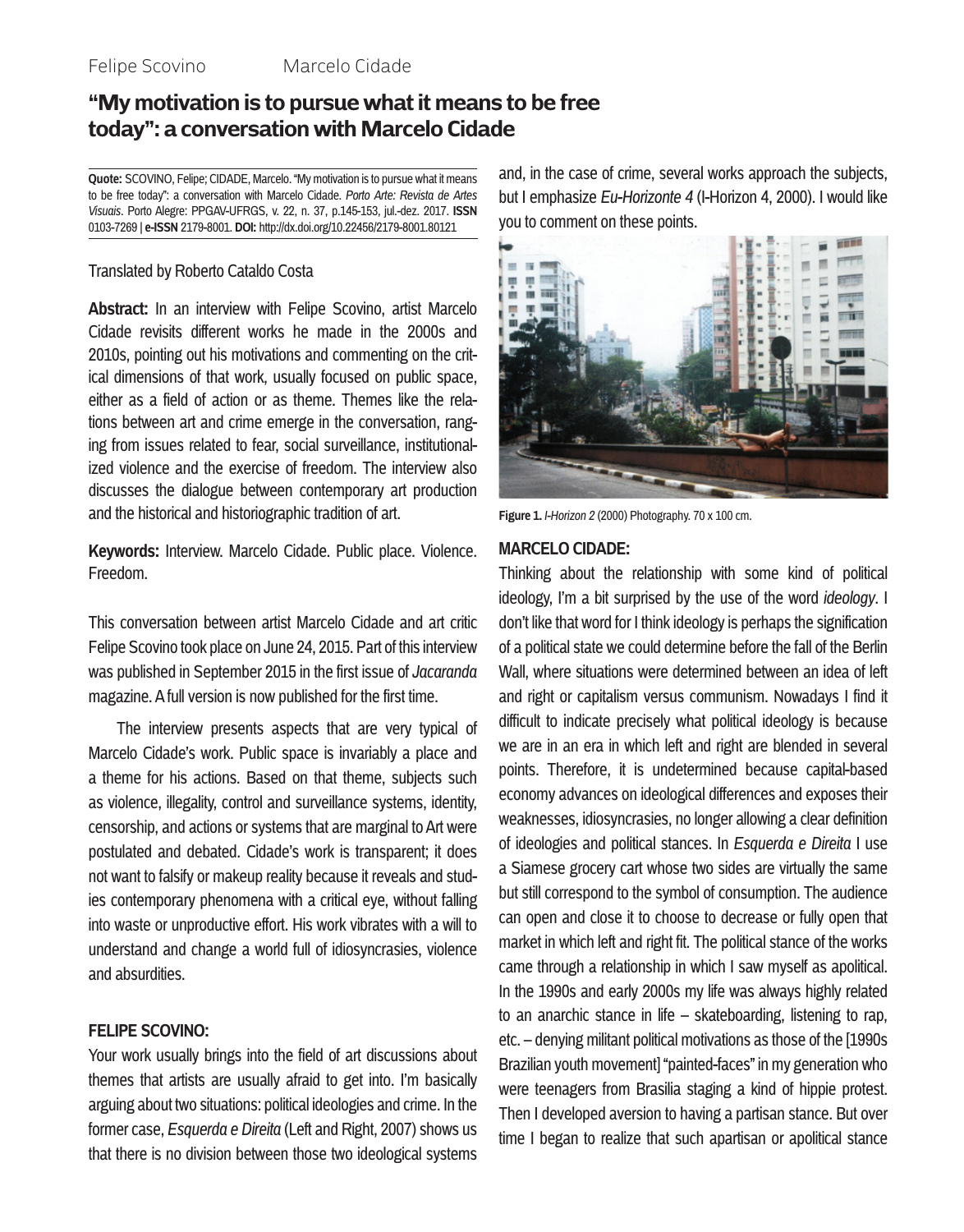could also be political in the context in which *Eu-Horizonte*  appears, when I was able to combine the use of experimentalism of performance and illegality for the first time, because being naked in the city is a crime against morals and proper conduct, in order to break standardization, which would be the verticality of the city, and create this horizon with my own body. A horizon as a metaphor for hope, that horizon we never reach with our own bodies. Back to your question, the relationship between art and crime has always been an important motive for me because I'm interested in using the urban level or the public level in an anarchic way.



**Figure 2.** *Right and Left* (2007) Sculpture with four modified supermarket trolleys. Variables. Photo by Edouard Fraipont.

#### **FS:**

As a development of the previous question, another image that appears in your work – speaking more specifically of your participation in the  $27<sup>th</sup>$  São Paulo Art Biennial – is that of the museum – or metaphorically, society – under state of siege. When you install surveillance cameras allegorically (*Direitos de imagem* [Image Rights], 2006), since they are made of paper, and build a line of bricks with broken glass over it (*Intramuros* [Inside walls], 2006), you eventually displace some kind of state of mind from the world into the institution: there are signs of violence, fear, crime, restriction to freedom of movement. The public space of the museum reflects the private in a tragic but above all real way. The much-talkedabout relationship between art and life in your work takes place more viscerally and cruelly. Space is filled by suspicion towards the other and by detachment. I'd like you to comment on how you built the image of a state of siege within the São Paulo Biennial.



**Figure 3 and 4.** *Image Rights* (2004). Cardboard, glue and Velcro sculpture. 27 x 27 x 23 cm. View of the Work at the 27<sup>th</sup> São Paulo Biennial: How to Live Together. Biennial Pavilion, São Paulo. 2006. Photo by Ding Musa.

#### **MC:**

This distrust towards that sphere is something I've always felt and always carry with me, almost as lack of trust not in the sphere of art, but in Brazilian social sphere where everything that is public is degraded. And since I come from a middle class that is influenced by American culture, with a way of life that is totally based on capitalist hope, distrust was always higher. I was raised inside closed condominiums and went to private schools, using a private health system as well as other private services, always feeling distrust and holding a negative idea about what was public – public space, public education, public health. Nowadays I'm a little more aware about what it means to recover those spaces and try to understand what they are in/for Brazilian society. It might be a stance typical of the state of São Paulo, because in Rio de Janeiro, for example, the idea of public space is a little more comprehensive than in São Paulo. I think that after the military dictatorship these spaces shrank, giving way to privatization as a result of a sense of fear. An idea spread by the media, which fostered paranoia and fear of using public space, public schools,  $etc - as$  if there were only bad people in those schools, only lines of public health system users at hospitals, and only thieves in the street space. So, back to your first question about ideology and the relationship with the notion of crime, it was my stance, through skateboarding, to go into public space and use it to realize that this fear was very personal and that we can't generalize it. Back to the context of the Biennial, when I was invited to it, curator Lisette Lagnado ["How to live together?"] proposed a space of coexistence where interaction between each artist could create dialogue with Helio Oiticica's concept. But at the same time there is certain innocence, certain romanticism in imagining this field in an artistic sphere like the Biennial, where it is impossible not to realize that the space is still oriented to competition and the marketplace, where artists are there to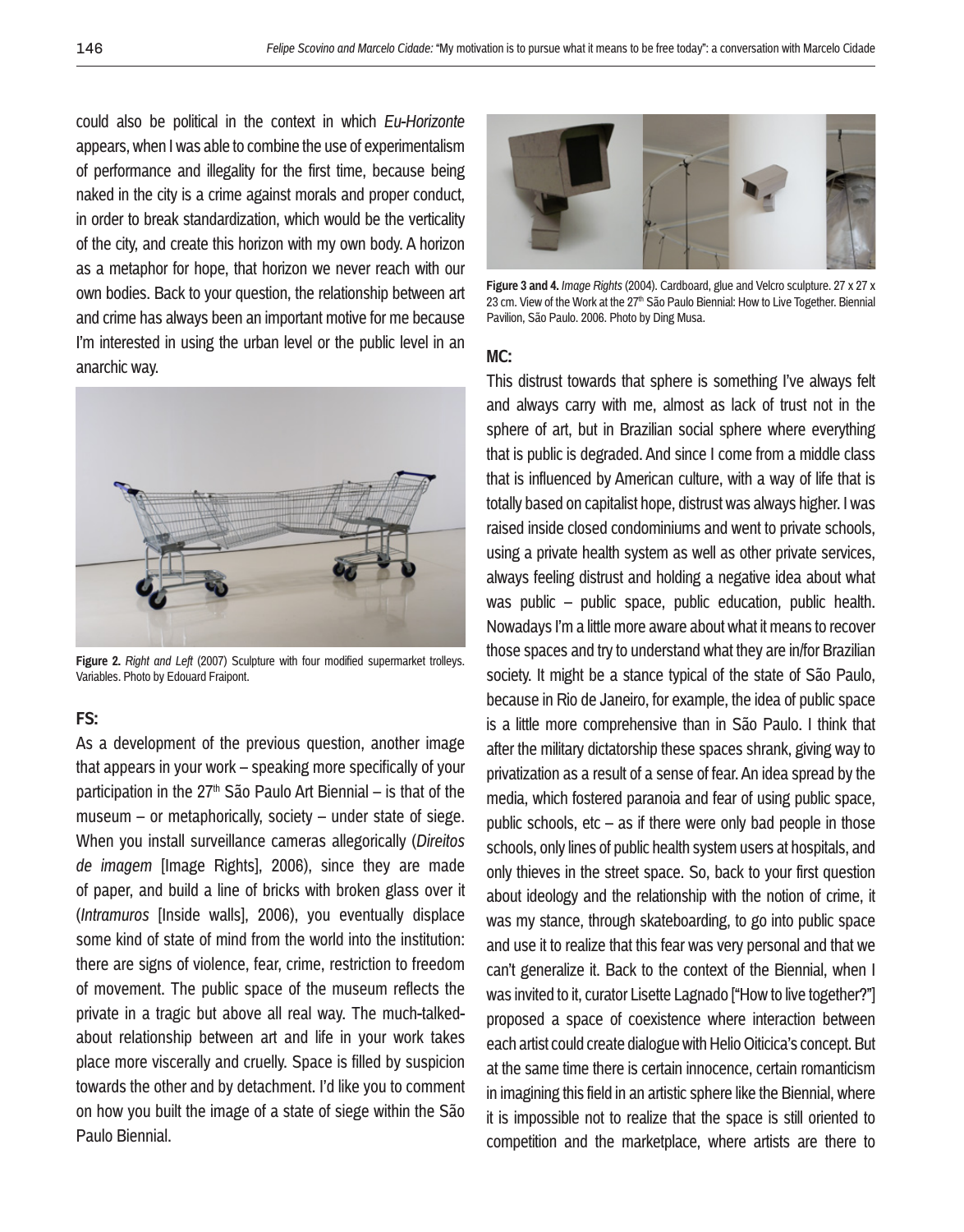show their best in search of acceptance and media appearance. *Direitos de imagem* are cardboard sculptures representing security cameras and they have an ephemeral character because the cameras fell and broke during the exhibition, in addition to people stealing them. The idea was to show certain weakness of this control-based society, as well as forcing the audience to look for that object that was being established as art when they looked at the camera, to reverse the idea of vigilance in which the audience watches the camera rather than only the camera watching the audience. One of the works you mentioned, *Intramuros*, also starts from this social displacement of public character. It addresses popular control systems created for lack of better economic conditions, for instance, building separation walls to prevent thieves from entering, using consumption waste – broken bottles – generating a much more democratic situation for that protection due to a failure of the State. And the work that was designed more specifically for the Biennial, called *Fogo amigo* [Friendly Fire], was the one that caused the most problems because it forced a discussion about coexistence. It consisted in relating the attacks of [criminal organization] PCC in a week in which São Paulo stopped because of the attacks controlled and planned by [crime faction PCC leader] Marcola, who was in a state prison but commanded those attacks. At the same time we had [former banker] Edemar Cid Ferreira, who was also in prison and presided over the Biennial Foundation. But this idea of relating the criminal institution to an artistic institution, or the Biennial, has to do with Foucault's concept of heterotopia. I wanted to associate two spaces that have their paces set by forms of control, despite their own specificities. The fact is that the art space has a libertarian commitment, unlike prison. But at that moment Ferreira used to attend both spaces. And that position or alterity was transferred to the action of the jammers because I restricted the communication action of the people who attended the Biennial, just as it is the desire of the State to block any link of prisoners with the space outside the prison. The work consisted of implementing mobile phone jammers used in prisons. I'm a very curious person, so I researched and found the device. I tested it and it worked within a 15-meter radius. My project for the Biennial was to install six of those jammers to create a kind of cold zone, an icy area where mobile phone signals wouldn't work. However, I didn't intent to break up communication, but rather to create new human communication in which people found themselves through

body movements and had some time to perceive the works in the museum, breaking away from the non-personal comfort of mobile phones. The project was censored. I received a letter from the institution saying that I would be restricting people's right to communicate. After negotiating with the curator, I reduced the work to one jammer, which limited the radius to 15 meters. As time passed, I realized that what actually happened was that a phone company was sponsoring the Biennial. Then there was this "dirty game" and I didn't want my original project to be totally destroyed, so I designed a system in which I put mobile phone jammers into backpacks, improvising with motorcycle batteries. On opening day five friends went there with backpacks, entered the space and the action blocked the whole phone system. We could see people trying to meet in that situation typical of a São Paulo Biennial and nobody knew what was happening because the phone signal has been cut off. No one knew until Camila Molina, from newspaper *O Estado de S. Paulo*, wrote a story about it and it became public. But even so, during the Biennial there were cases of people being close to the mobile phone jammer and realizing that it was not working. Then I found out that the Biennial firefighters turned the device off every day because it interfered with the team's radio communication. It ended up being a work and a discussion about boycott. Perhaps the idea of "how can we together" is a big problem, because it means thinking in a utopian way about how to get close to strangers. And the Biennial proposed a discussion that was interrupted. It work could only happen there, in that situation, even because mobile phone technology has already changed and the means of operation of the PCC itself and the institutions

# have also changed, so it was almost a situationist intervention at that Biennial.

## **FS:**

Since you mentioned that, I wonder about the Biennial's role and censorship. At the Biennial edition following the one we discussed – the so-called Biennial of the Void [the  $28<sup>th</sup>$  edition in 2008] – a group entered the Biennial space, draw graffiti on the wall and Caroline Pivetta da Mota ended up being arrested and became a scapegoat in the whole story. In the following edition of the Biennial graffiti artists were invited to take part in the exhibition. What do you think about that?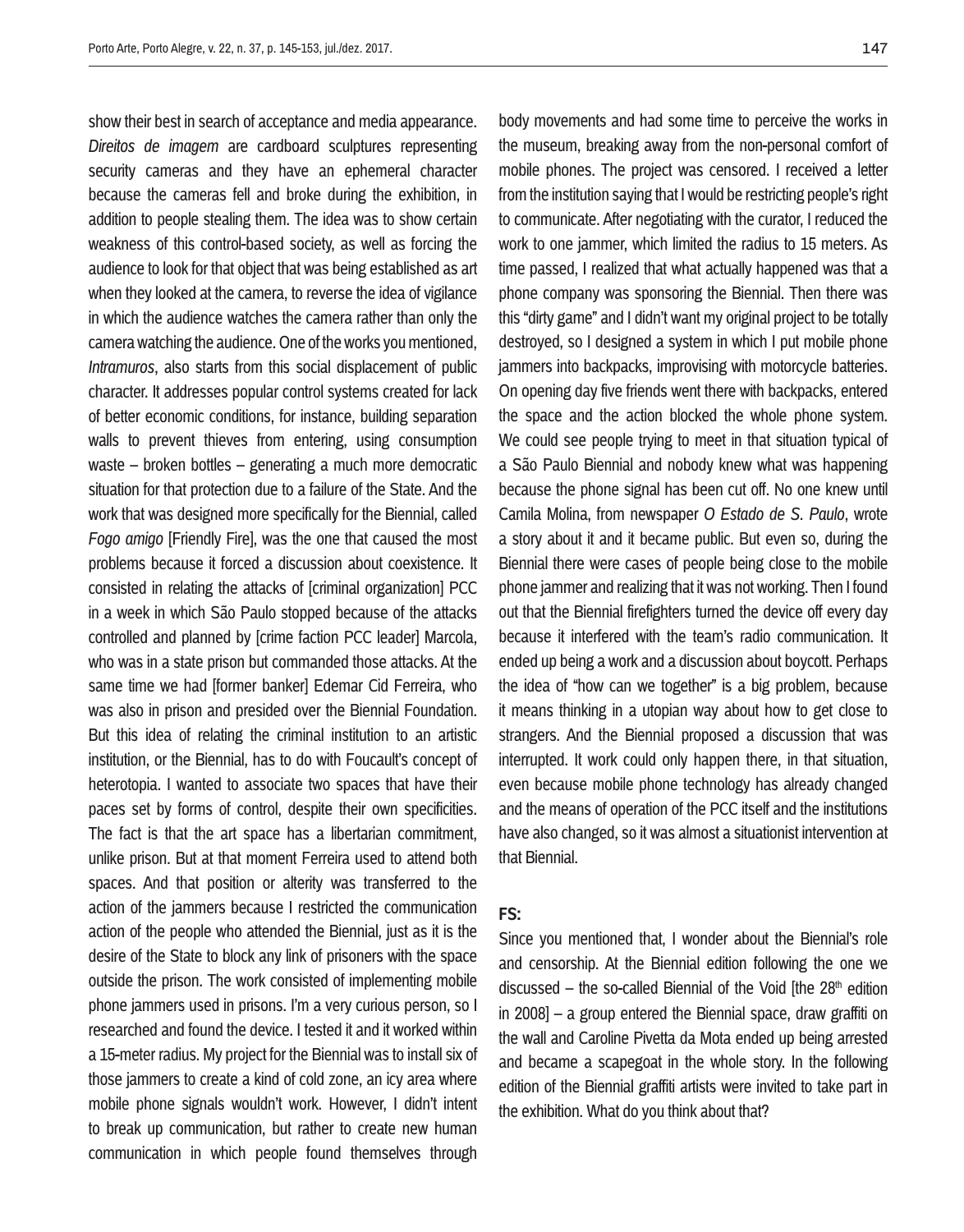

**Figure 5.** *Friendly Fire* (2006). Mobile phone jammer. Variables. View of the Work at the 27<sup>th</sup> São Paulo Biennial: How to Live Together. Biennial Pavilion, São Paulo. 2006. Photo by Ding Musa.

## **MC:**

In my view, an illegal action is an illegal action regardless of its aesthetic form – it doesn't matter if it is high quality drawing or just plain writing. In Brazil, we have this idea of absorbing what comes from abroad without understanding it, creating nomenclatures that do not exist. The name "*grafiteiro*" is the worst, because it comes from "graffiti writer", then the tag comes from writing, from a writing in which you put your name and the aesthetic appeal comes from a letter rather than a comic or painting or stencil. I think determining what is acceptable and what is not is a language mistake. For society, it's easy to tell evil from good, so a *pichador* [one who just writes on walls] is that bad person who has nothing to do and comes out at night and writes and draw in buildings, and a *grafiteiro* is the good one who draws beautiful clouds during the day with money from the City. It's the biggest contradiction, because it's all the same to me if it's illegal. In the specific case of this Biennial, this misunderstanding is what gives visibility to marginalized people. If an Indian tribe had the opportunity to live within the space of the Biennial, they would walk around naked, shit in the corner, do whatever it is that they normally do, and we white Westerners would judge them wrong. What happened was just that: they gave the opportunity to occupy the void, these people legitimately occupied it, and curators considered it a crime, as unacceptable, as absurd – because they didn't understand it. Then, in the following year,

as a sort of apology, they invited them as a collective, and that was the biggest mistake because, first, there is no collective, and I believe that *pichadores* have an individualistic nature, since they are only interested in fame and success for their own names, which only themselves and a small group of people understand. I think there is a misunderstanding about what those people are, along with heroism, of imagining themselves to be political heroes, engaged people who use *pichação* [what a *pichador* does] as a statement to be antiheroes. In fact, they use vandalism to promote their names, to see who's the best, on a very primate scale of imposition on society. I believe in this kind of action on an urban level; when it goes into an indoor space it becomes interior decoration. So I'm interested in this dubious connotation about what is acceptable and what is not. There is romantic idealization of the artist, and not necessarily because the person who does *pichação* is an artist.

## **FS:**

I would like you to comment on two particular works that make more or less explicit references to the history of Brazilian art. They are: *Amor e ódio a Lygia Clark* [Love and Hate to Lygia Clark, 2006] and *Transeconomia real* [Real Transeconomy, 2007]. The latter alludes to the photographic records of two works by Cildo Meireles: *Condensados 2 – Mutações Geográficas: Fronteiras Rio/São Paulo* [Condensed 2 – Geographical mutations: Rio/São Paulo, 1970] and *Cruzeiro do Sul* [The Southern Cross, 1969-70]. In the case of *Amor e Ódio a Lygia Clark*, the artist's hand dialogue is replaced with a symbol of violence, confrontation, of instituting a power. There is no dialogue except mine, that is, of those who hold authority. It's a combat structure. And in the case of Cildo's, it seems to me that you have two common points of interest, such as discussing the outlines of global geopolitics: its crises, authoritarianisms and questionable powers.



**Figure 6 and 7**. *Love and Hate to Lygia Clark* (2006) Bronze sculpture. 14.5 x 13 x 0.5 cm. Photo by Ding Musa.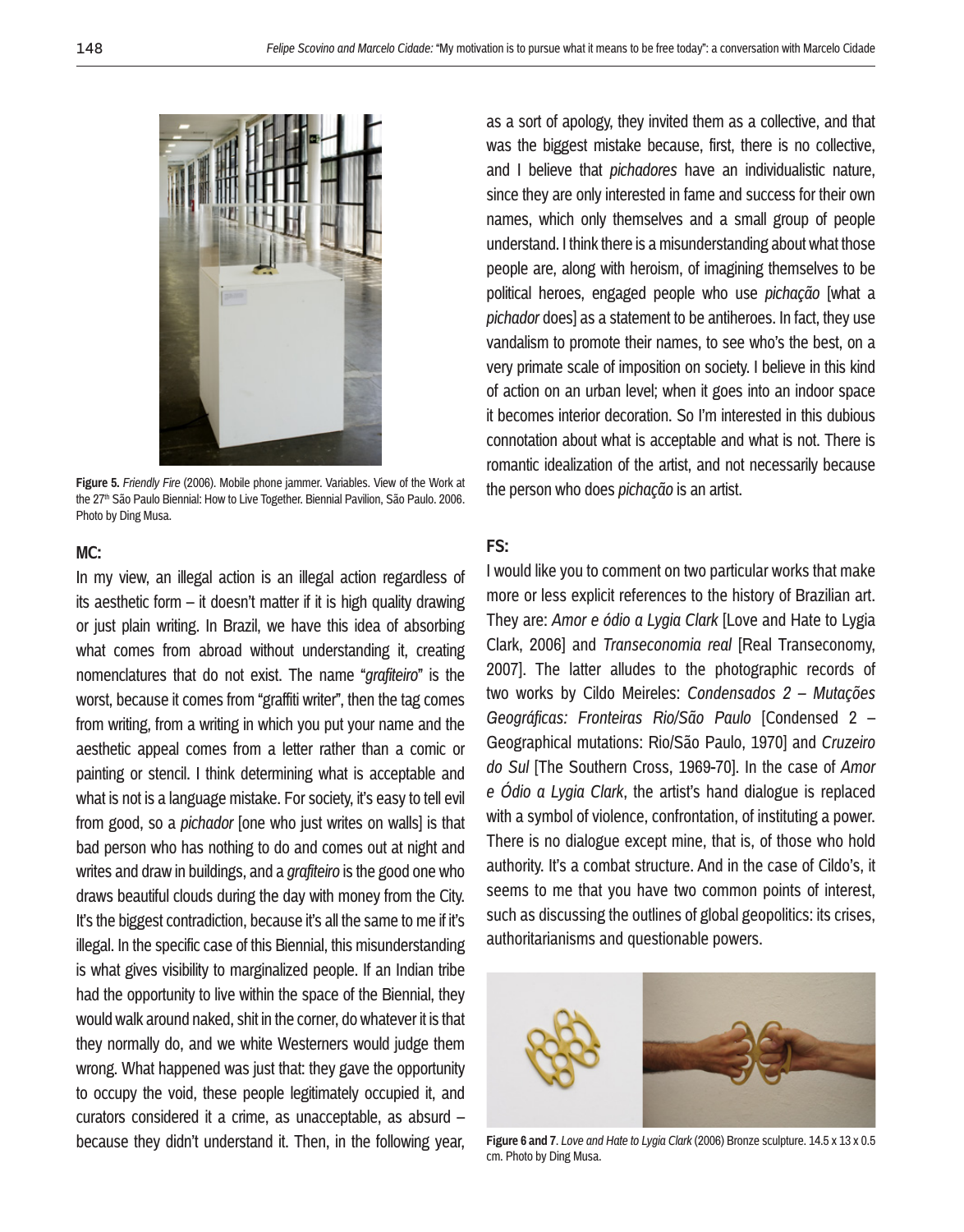#### **MC:**

I think the relationship you established with Lygia's *Diálogo de mãos* [Hand Dialogue, 1966] is interesting because I think I unconsciously established a relationship, even if it is not a direct one. *Amor e Ódio a Lygia Clark* arose from my perception of the problems in the behavior of *Bichos* [Critters, 1960-64]. I saw those works at São Paulo's MAM for the first time and there were glass shades over each of them. No one could interact with the objects, which was her proposition when the work was made. Then there was my love for her work and my hate for the misunderstanding about that idea. The brass knuckles came to me because I wanted an instrument usually used by hate groups; it's a urban and juvenile weapon, there is fetish about of it because it's an object that is not sold in stores, so there are collections and people like Alexander McQueen in fashion, who uses brass knuckles to create a fashion ornament, etc. But my proposal was to blow up that fetish and create annulment of violence by joining two brass knuckles, making a piece that is an instrument of rapprochement between two people, trying to force union through an object of hate, nullifying hate to create certain love. But I think it's interesting that you spoke of *Transeconomia Real* regarding Cildo because indirectly it is a reference. But this doesn't happen only in these works, because there are several ones in which I begin from that, when I mature the question of using of references a little and I know how to make it clear to whom I'm referring. So there are these two works you mentioned, but there is also Lina Bo Bardi with *Tempo Suspenso de um Estado Provisório* [Time Suspended from a Provisional State, 2011], which is MASP'S easel base with shots, alluding to institutional violence and to contempt towards the easel itself. There are some works in which I approach São Paulo's constructivism, such as *Coca com cola* [Coke with Cola, 2010], in which I use the poem *Coca-cola Coca-cola*, alluding to cocaine and cobbler's glue and using a beggar's blanket. I think that the reason for crime, violence, all these everyday stabbings in the streets of Rio de Janeiro or cops killing people in *favelas*, or even reduction of the age for criminal responsibility to 16, they mean to accept all this stupidity and forget that the root of the problem lies in the extermination of education and memory. What I do is to reaffirm the importance of these works as concepts of social change. I find this displacement increasingly interesting, and using these historical facts to somehow question what our modernity and our history are, and going deeper and deeper.

#### **FS:**

For example, the acid tone of the two works mentioned in the previous question already had its genesis in *Fuzilamento* [Shooting, 2002] when you stood naked and you read in front of an audience that threw cement on a list of social revolutions that had happened. That acid tone is still more evident and precise due to the fact that its reading reminded us of the procedure and the tone used by the concrete poets. A single work fused several – political, social, ideological and artistic – references to fusion and subjected them to irony. The serious tone of a speech of a poet or a statesman who recites or addressed his people is lost, booed, destroyed. There is no hierarchy or verticality. Power is deposed.



**Figure 8, 9 and 10.** *Real Transeconomy* (2007). The object as money bills. Photo by Ding Musa.

#### **MC:**

I think people throw the cement and don't see the aggressiveness or the violence behind it. Interestingly, I'd never thought of it like that. I've been trying to map how each work creates references to the other in order to create a framework of interest points regarding what remains and what was lost in a 15-year survey. I think this stance of appropriation and temporal displacement, whether of art history concepts or matters of public or private space, is something that remains and which I'm still interested in. How is it possible to resist and intervene in certain situations that are presented to me as history or as space? I like what you said, because I hadn't clearly seen this relationship of appropriation and reference about *Fuzilamento*.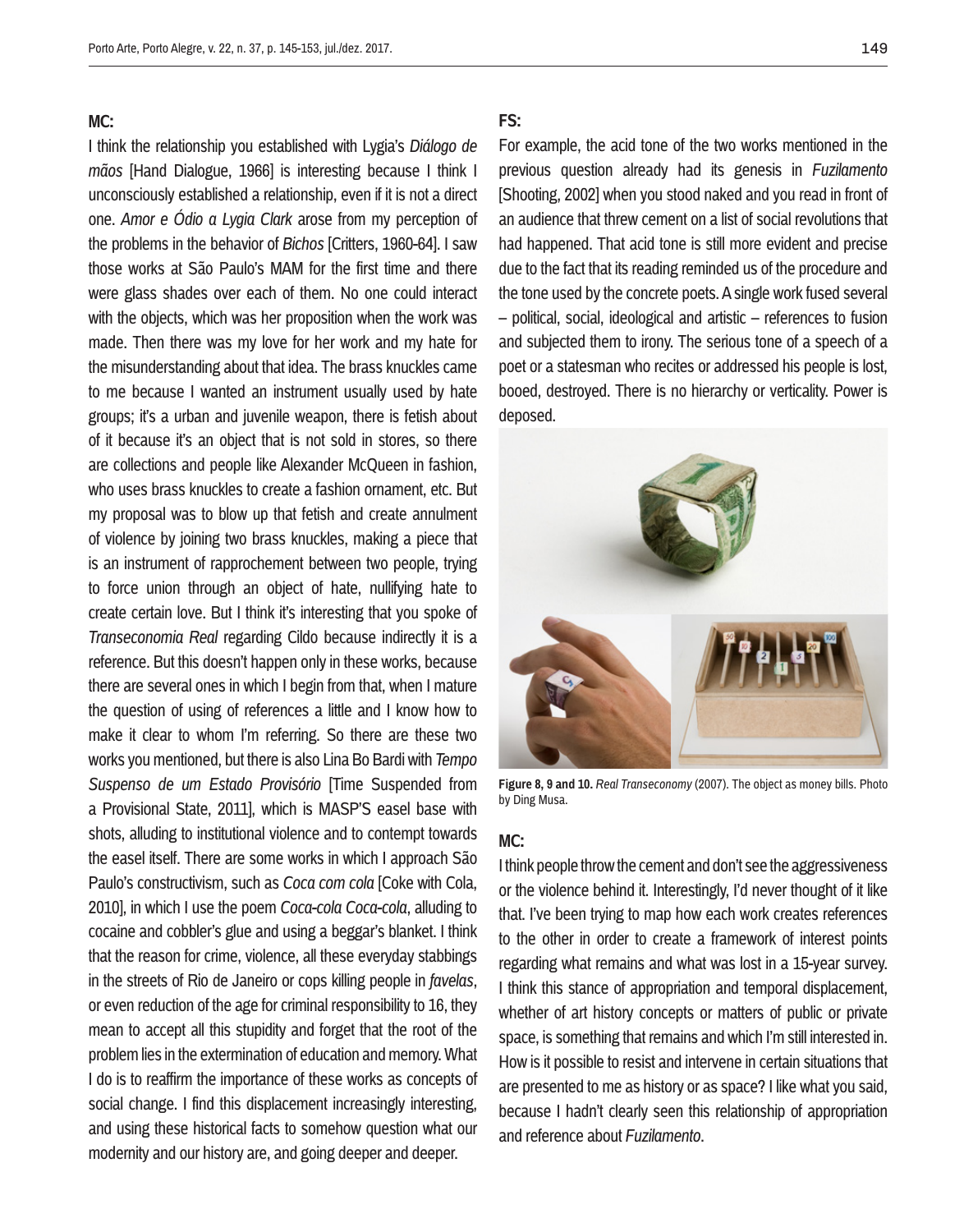#### **FS:**

We can say that Brazilian art's trajectory discusses violence as a starting point and means of debate. I remember works by Antonio Dias, Antonio Manuel, Artur Barrio, Carlos Zilio and Carmela Gross during the dictatorship. For instance, the actions of 3Nós3 in the early 1980s – and more recently, members of their generation such as Alexandre Vogler, Guga Ferraz, Lourival Cuquinha, Ronald Duarte and a number of collectives, many of them based in São Paulo such as Frente 3 de Fevereiro and Bijari, to name a few, which have discussed or used to discuss the tenuous relationship between art and crime. What are the events, not necessarily linked to art, which create motivation for your work?



**Figure 11.** *Time Suspended from a Provisional State* (2011) 20-mm thick glass made by transparent glass interspersed with PVB (polyvinyl butyral) and EVA (ethylvinylacetate), application of shrapnel containment spray, 38 mm bullet marks and concrete base with wood. 198 x 138 x 38 cm. Photo by Rafael Assef.

## **MC:**

Whenever someone asks me this type of question my memory goes to zero [laughs]. But I can say that the way we discuss the subject of violence has changed a lot  $-$  the way violence has transpired in the 40 years from the 1970s to today. Speaking of a dictatorial period when there was no freedom of expression, people had to use tools to address violence indirectly, criticizing it allegorically, using other means such as poetic ones. Many musicians used metaphors to speak critically. This has always bothered me a lot: how the metaphor of the metaphor turns out to be a surrealist text; and if people have no historical knowledge, they won't understand

it. For a long time I didn't like that kind of music because I didn't understand the small detail of metaphor. Now I see that I didn't understand the connections and the points, and now I think it's incredible. But I think there's a problem: if I didn't understand it, lots of people didn't either. So what I try to do with my work and what I see in the artists of my generation is that this criticism is increasingly direct; it's more and more a punk-rock-like attitude of going straight to the point instead of creating metaphors about possible change. Perhaps because we belong to a generation that suffered with [former Brazilian President Fernando] Collor, with radical economic changes, that saw families being harmed for many reasons and thus want changes immediately, going to the street, doing *pichação*, using creativity to do changes. Besides, violence has also become more violent at other levels. I think that the needs are more urgent, that's why my generation, with all those groups, went to the streets doing the interventions and actions in a radical way, such as *3Nós3*, which is perhaps the inheritance closest to that radicality. I got lost…

#### **FS:**

I asked you what motivates you. It can be references from the visual arts, texts, films, music...

#### **MC:**

My motivation is to pursue what it means to be free today, what motivates someone to climb a building, to risk their lives to write their name on it. Or how the work of Artur Barrio in *4 dias 4 noites* [4 days 4 nights, 1970], where he stays on the street during this period, without any gain, just for believing in something. So we can turn to many artists and people who are not necessarily artists, but who believe in what they do. I love Joseph Beuys' concept that everyone is an artist, destroying this hierarchical, pyramidal chain in which the artist would be the most important person. He places everything in the same horizontal line in which everyone is an artist and then nobody is an artist. The idea of ethics and freedom in what is being produced, regardless of whether it is art or not, is what fascinates me nowadays – people who perform for the sake of their own work, whether or not they are artists. And each time we discover a new artist, a new artist appears every time, even if they are older people.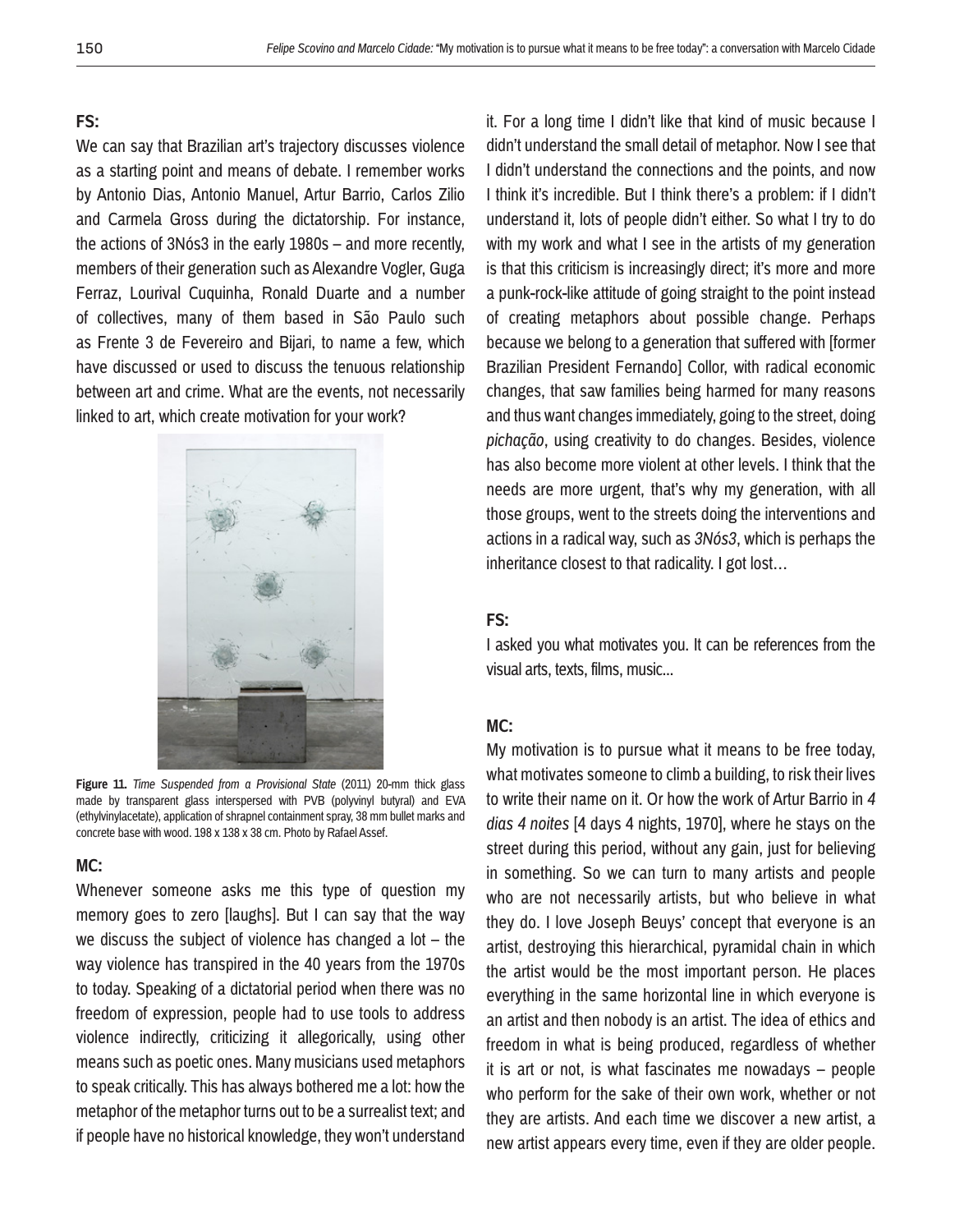And when I meet people who believe in what they do, I think it's the most beautiful thing that exists, regardless of the art market, the art sphere, or art itself.

## **FS:**

Partly because of a historiography of art that needs to review its own concepts, the generations after concretism and neoconcretism are often considered heirs, to a greater or lesser degree, of a constructive tradition and an aesthetic of fragility. How do you see yourself in this context? In *Transestatal* [Trans-state, 2006], debris is matter and there is also a strategy of incorporating "elements that should not be there, being named as art". How do you operate this transition from failure to invention, from error to "erudite"?

## **MC:**

I guess there are some problems there. What I see as a problem is the stigma about what Brazilian art would be. This ends up as a burden on the artist's back, for trying to understand and repeat a certain formula that has already been accepted, I mean, in a way that does not criticize or question that heritage. Speaking of fragility, for example, what would it mean to use a thirty-year-old concept without contextualizing it under a social parameter? The great importance of the ordinary is to think that capitalist society still generates consumption, and that what is not acceptable would be that garbage, that social waste. And artists try to question what is acceptable or not, perhaps appropriating forms that have already been worn out, maybe a political stance, but activating this garbage through reconstruction would cause what is accepted and what is not accepted as art today. Perhaps my interest in what is not acceptable comes from living a life that has not been accepted – you are free and have a labor status that is not socially standardized, because every Brazilian wakes up at 6 am, goes to work, gets married, has two children and is a Christian. When you say that you are an artist, an atheist and single, people already get suspicious and they say: "He's a tramp, a scum, he doesn't work". That still happens! So when they ask what you do and you answer "I collect pebbles and dig the trash to make a bridge", that's totally unacceptable, it's the social nonsense of living out of selling these things. Even today people get outraged: "Did you sell that garbage to MAM-SP?" We still live in a conservative society, maybe it's got a lot of makeup, it's very hype and modern, but when you arrive with some kind of work that uses a beggar's blanket, people don't understand and get suspicious, but they'll buy it anyway, even if they don't know what it is. For me it's very important to deal with materials that came from a social life of exclusion, to make the rich consume the poor, to try to reverse that economic scale. After all, as Beuys said, "kunst equals capital", and we'll never be able to reverse that. So how can we subvert a capitalist system? Perhaps ascribing value to what has none. In this sense I'm interested in using the ordinary, trying to subvert the idea of capitalism.

### **FS:**

Your work revolves around a dystopian atmosphere, that is, it's involved in an urban, capitalist and excluding context. The most evident sign is that of violence. However, the work does not play victim to that context. On the contrary, there are both an idea of creating dispute and friction with that sphere/context and of enabling the construction of an image of suspending the dream and utopia of a "better world" that is sold by advertising. In his ninth thesis "On the concept of history", Benjamin refers to Paul Klee's painting *Angelus Novus*, which "shows an angel looking as though he is about to move away from something he is fixedly contemplating. His eyes are staring, his mouth is open, his wings are spread. This is how one pictures the angel of history. His face is turned toward the past. Where we perceive a chain of events, he sees one single catastrophe which keeps piling wreckage upon wreckage and hurls it in front of his feet. The angel would like to stay, awaken the dead, and make whole what has been smashed. But a storm is blowing from Paradise; it has got caught in his wings with such violence that the angel can no longer close them. The storm irresistibly propels him into the future to which his back is turned, while the pile of debris before him grows skyward. This storm is what we call progress". It seems to me that your work converses with this passage. How can we deal with the devastating impact of "progress"?

#### **MC:**

My concern is that what surrounds the work, the context, everyday situations, their differences or what we want to name as circumstances of the world bring a load of realism to the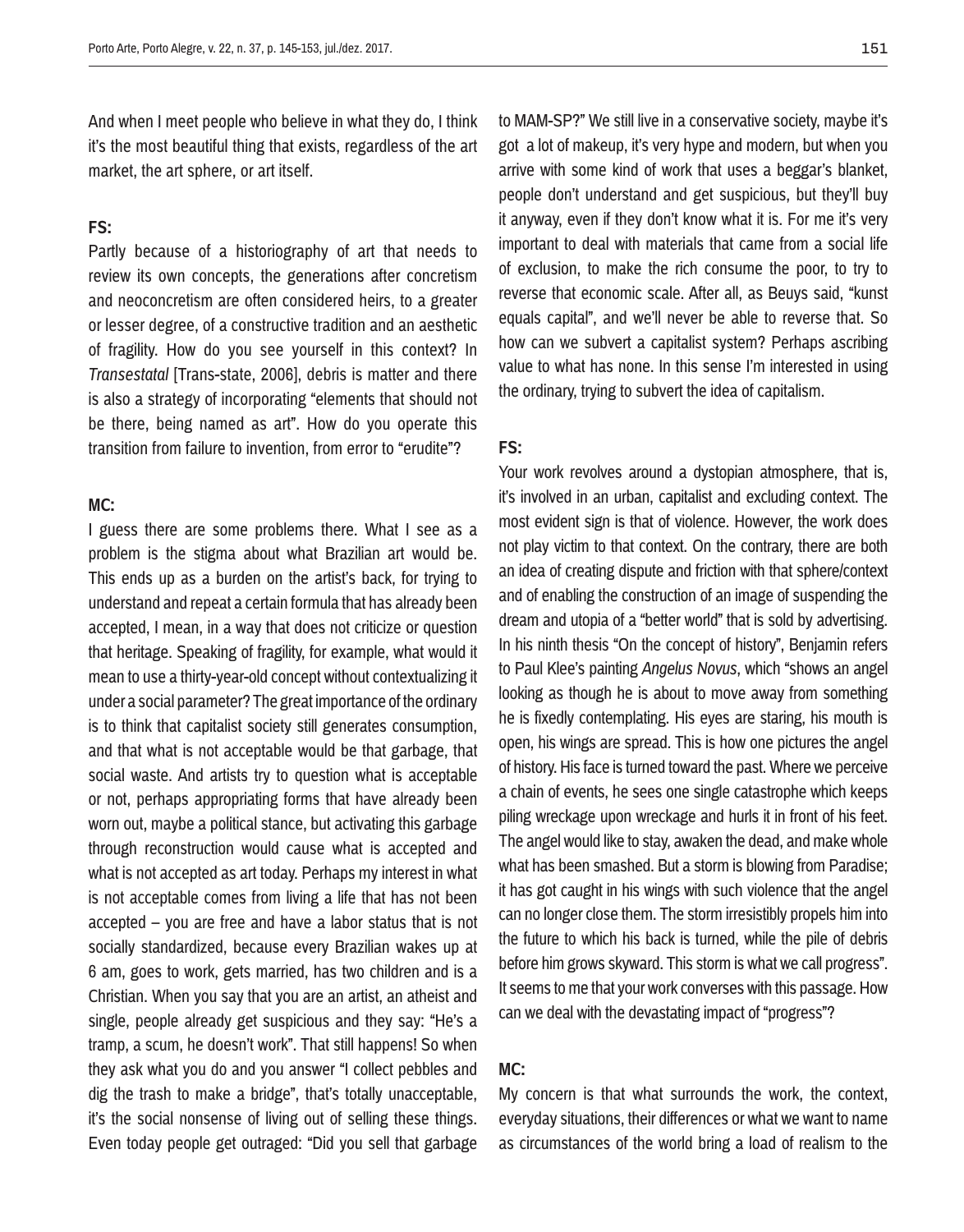works, of established realism, of a real problem. I have no need to solve anything, only to show the problem in another light. It's a question that I've been asked through my works. Nowadays, there is less and less of this desire– perhaps as there was in the 2000s with the collectives – to assure a more militant artistic practice, of aiming at establishing radical changes and speculate about revolt, even if it's static, through the work of art. I've found my space: facing political facts as they are rather than thinking that a romantic aspect of art can change something in an instant and agile way.



**Figure 12.** *Inside walls* (2005). Bricks and glass shards. Variables. View of the Work at the 27<sup>th</sup> São Paulo Biennial: How to Live Together. Biennial Pavilion, São Paulo. 2006. Photo Ding Musa.

## **FS:**

What was the context for creation of *Eles não sabem o que fazem, mas, ainda assim, o fazem* [They don't Know What They Do, but They Still do it, 2012] and *Anulação por Adição* [Annulment by Addition, 2012]?

## **MC:**

*Anulação por Adição* may be a reappropriation of one of my works, *Intramuros*, in which I bring glass shards into the white cube and determine a territory with them, which would be the area of painting. It's the Renaissance's romantic idea of idealizing painting as the very extension of the window and that this window needs to be protected by a frame. So I try to deconstruct this idea of protecting space, of the window, towards aggressiveness to the viewer who is watching that window. A territory is demarcated that would be the frame, which is a rectangle, and the glass shard poses that violence of protection as an aggression to the viewer. There is a reversal of points, between the urban or public level and the private level. *Eles Não Sabem o que Fazem, Mas, Ainda Assim,* 

*o Fazem* is related to the drawing of Niemeyer's broken window. This came from a story I read in the newspaper, when two fighter jets flied low over Brasilia and destroyed all the windows of one of the Congress buildings, which had exactly Niemeyer's standard design, which in turn is exactly the same in São Paulo Biennial. And this chance or error created this situation in which the glasses broke and crumbled, showing the fragility of the modern and utopian system. My intention was precisely to reproduce or convey a timeless form to this temporal situation, questioning this visibility and transparency of power. I'm interested in showing that fragility, you know?



**Figure 13 and 14.** *Addition by Substraction* (2012). Glass shards. Photo by Rafael Cañas.

## **FS:**

I think your work doesn't leave much room for thinking that the future will bring something good. Present and the future – these two modes of time – preserve a very strong relationship of confrontation between subject and institution, or between subject and ideology, or between subject and the State. Therefore, they are not gentle and soft works, they don't relate in a very face-to-face manner with formalist aspects in art history because you are not inventing a new place for painting or sculpture... They are the results of public space,